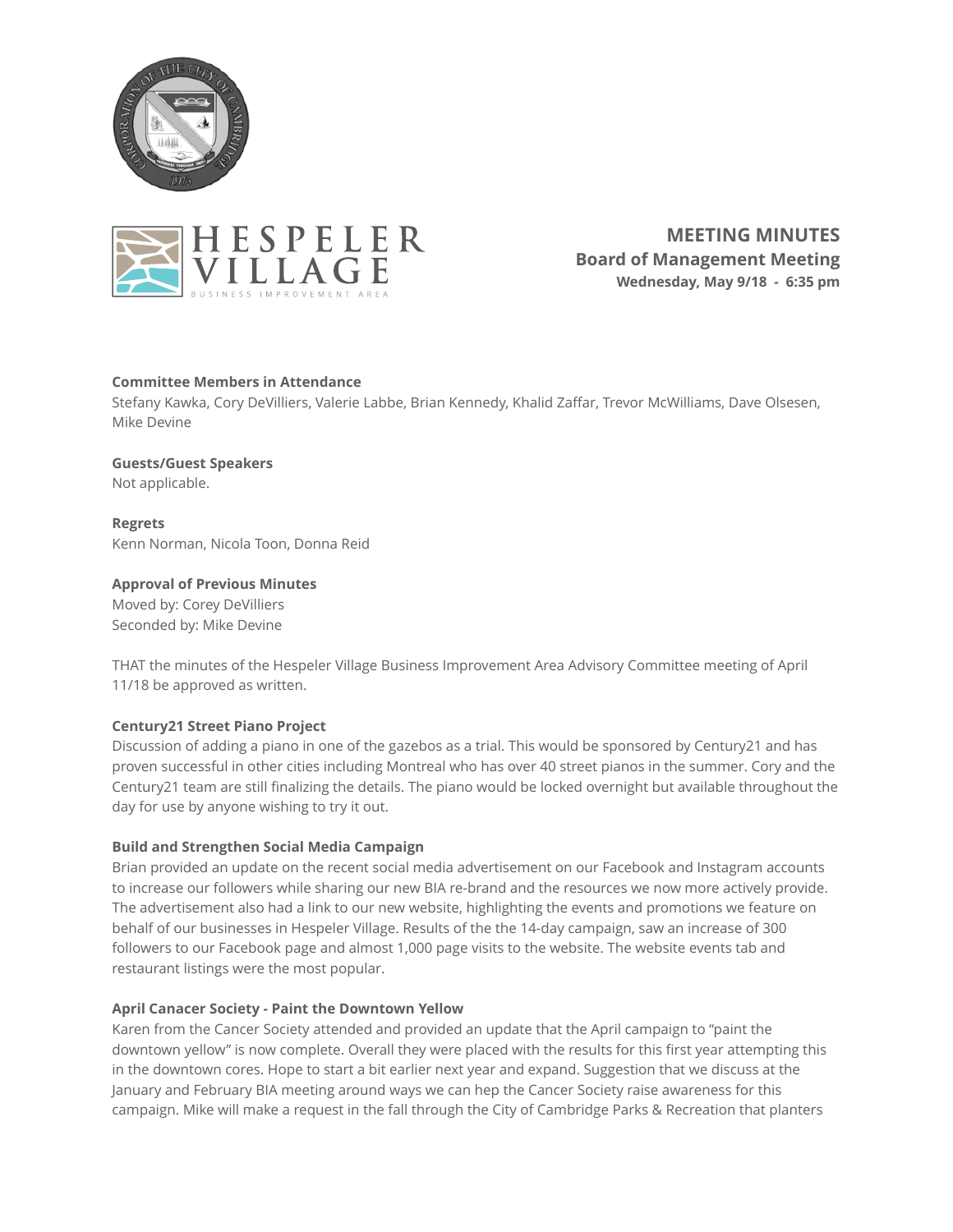have daffodil bulbs planted so they are ready in the spring. Mike also approached Cliff at the Hub Bicycle Shop to get 4-6 old bikes donated that could be painted yellow and chained up in bike racks around the core to further highlight and raise awareness for the campaign. Some other ideas discussed for next year could possibly include Cancer Society logos in business windows or sidewalk temporary art as ways to provide more visibility and awareness.

### **Social Media Update**

As part of our review of our social media platforms we noticed a similar website. Stefany reached out to the person who owns the hespelervillage.ca website to touch base and see if she wants to continue using that site and also if she had any plans to add further content to identify the site's intent. It is still quite generic and without content could be confusing for those looking for the BIA website. The owner of the domain indicated that she hopes to use it to promote the arts within Hespeler in the future and that she does plan to add content to identify the purpose of the site.

# **HIP Development Awards**

Cory shared an update from the recent Waterloo Region Home Builders Association that HIP Development won two awards for the Riverbank Lofts and Riverview Apartments. Awards won for Best Re-urbanization Project (Residential) for the conversion of the American Standard lands along the Speed River in Hespeler. They also won an award for the Most Outstanding Mid/High Rise Design, and best Unit Design (Unit 408 in the Riverbank Lofts).

# **City of Cambridge Update**

Cory also recently attended the Mayor's address and shared updates with respect to Hespeler where the Mayor emphasized the river be highlighted and discussion around Milling Street area possibly being converted to a pedestrian-only street. There was also mention of the possibility of a boardwalk from the dock to Ellacott Landing. Further discussion around lighting on bridges along the Grand River including the bridges in Hespeler and Preston. More details to follow.

# **City of Cambridge BIA Summit**

Trevor reminded the board of the upcoming BIA Summit. All three BIA's are invited and encouraged to attend. An update from each BIA on what was accomplished in 2017 as well as areas of focus in 2018 can be shared. Summit will be held on May 22nd from 6 - 8pm in the Bowman Room at City Hall.

### **Hespeler BIA Spring Social**

BIA Spring Social confirmed to be held at Ernie's restaurant on June 6th. Request to have CAT team members present to provide an overview and phone # to call and discussion around any wish list ideas from membership around core area maintenance items. Will also share an update on the Adam/Franklin street construction and the Hespeler sign installation. The social will finish with a walk down to the falls to see the new lighting installed.

### **Food Trucks at the Market**

Survey done with BIA membership. We had 42 responses within a very timely manner. Restaurants are not as happy about it. Parking/space is a concern as you need visibility of the market and spaces for market parking. Majority of respondents preferred it to be weekly rather than bi-weekly. The other concern is noise for the generators. Also request from surgery participants that we don't duplicate what the current restaurants offer.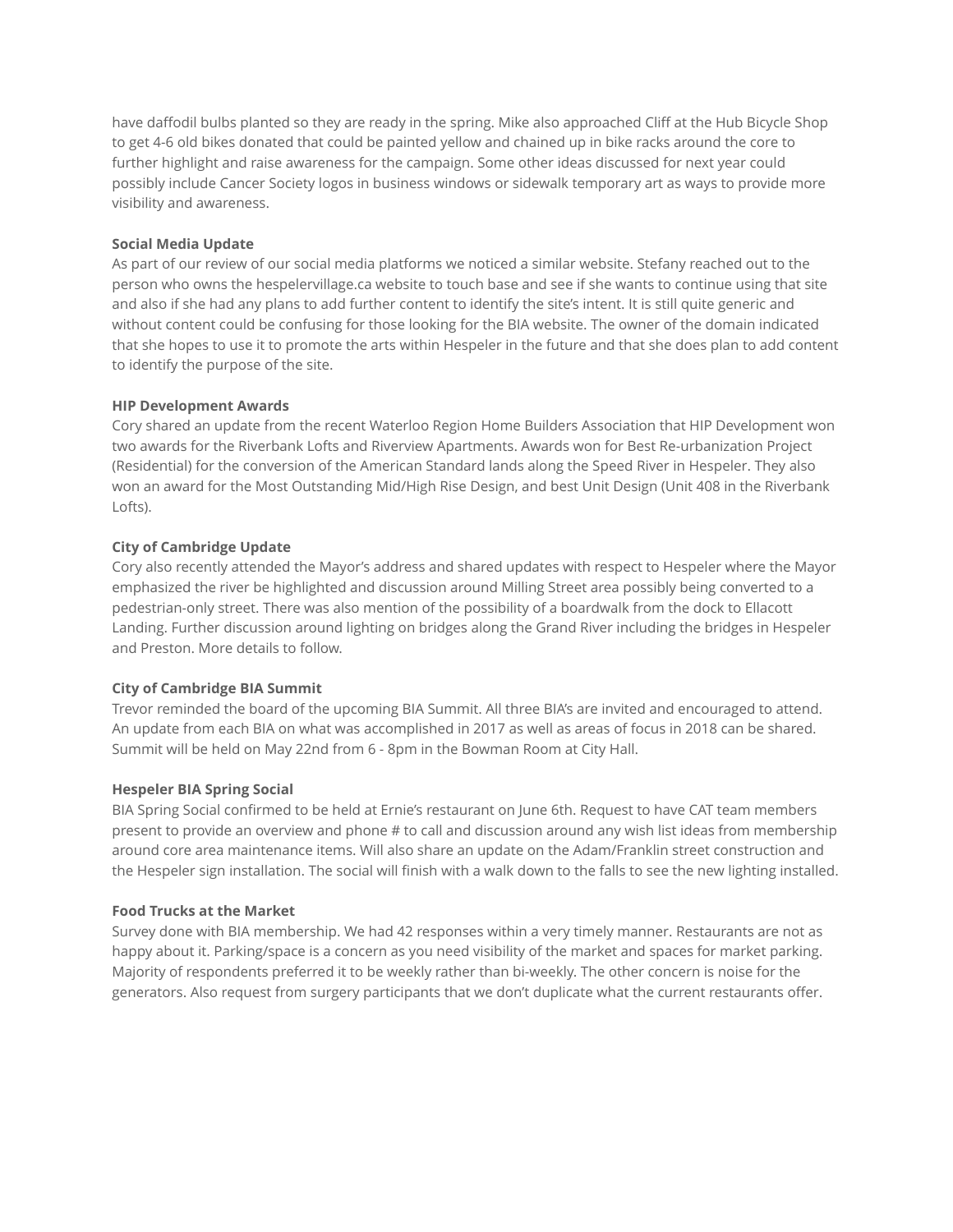#### **Falls Lighting Update**

Trevor confirmed the City has now received the invoice for their portion of the falls lighting. Stefany, Brian and Justin recently met with Little Electric after the new light was installed. Confirmed the light was directed towards the falls and not the building. Branch trimming still needs to be done. Little Electric also gave a demonstration of how to change colours and also displayed the rainbow options. Need to finalize timeline for colour changing around events and holidays which can be pre-programmed. Need to determine who will have access to the remote control and program the lights. Also plan to invite Waterloo Regional Tourism, KW Record, local MP's, Cambridge and regional councillors. Brian met with Mario Dabek about the possibility of arranging for a 30 second promotional video to post on social media.

- Agree to spend \$250 on video footage plus \$100 for a social media commitment to promote Hespeler millpond and the new lighting over the falls.

*Cory DeVilliers moves, Khalid Zaffar second; motion carried* 

#### **Hespeler Village Corner Sign**

Dave arranged for a meeting tomorrow at the corner of Adam and Guelph with all participants including sign company, Hydro, City and BIA representatives, Councillor Mike Devine, and City of Cambridge landscaping team to review plans. Dave wants to ensure the sign is placed so it does not obstruct visibility when exiting parking lot on Guelph Avenue. Discussion to see what options there are for placement and any challenges around construction and sign installation. Also whether the sidewalk area can be increased and landscaping options around the sign. Timeline for sign installation is June/July.

#### **Banners & Flower Baskets**

Dave provided an update that we do have Canada 150 banners (20) that can be re-purposed with a fresh cover and used next year. Will need to review this in January 2019. For this year we are re-using the Hespeler Village on the River/Fashion History Museum banners along with the art banners designed previously for A Day and A Night. All banners are going up next week as well as the beehive signs will be re-installed. Dave has worked with Jason about the Market banner with a reminder to Jason to get the necessary approvals so it can be installed if possible next week along with the other banners. There are also 40 flower baskets which have been ordered and should be hung shortly.

### **Hespeler Village Music Festival (Forbes Park Music Festival) - Event Sponsorship Request**

Forms submitted for sponsorship of this annual event. Dave provided an update that the car show will not be happening this year to full extent as with Adam Street closed for constructions we are unable to close Queen Street. A few cars will be on display in Forbes Park and they hope to have full car show again next year. - We allocate \$1,000 to support the Hespeler Village Music Festival with \$810 as a cash payment and the rest will be allocated towards marketing the event.

*Cory DeVilliers moves, Valerie Labbe second; motion carried* 

#### **Table for Two - Sponsorship Request**

First introduced by Devon Hogue through the City in October, Mr. Chris Alexander is a local photographer and filmmaker who has embarked on filming a web series called "Table for Two" show on YouTube with a tri-cities focus. Since the initial introduction Chris has shot the first episode in Hespeler Village at The Aging Oak and is set to shoot another two episodes at Hespeler Village restaurants. Chris provided his application/ cost breakdown and requested \$170 to cover the equipment rental costs for all three episodes filmed in our core area. This was voted on and approved through email in mid-March outside of the BIA meeting.